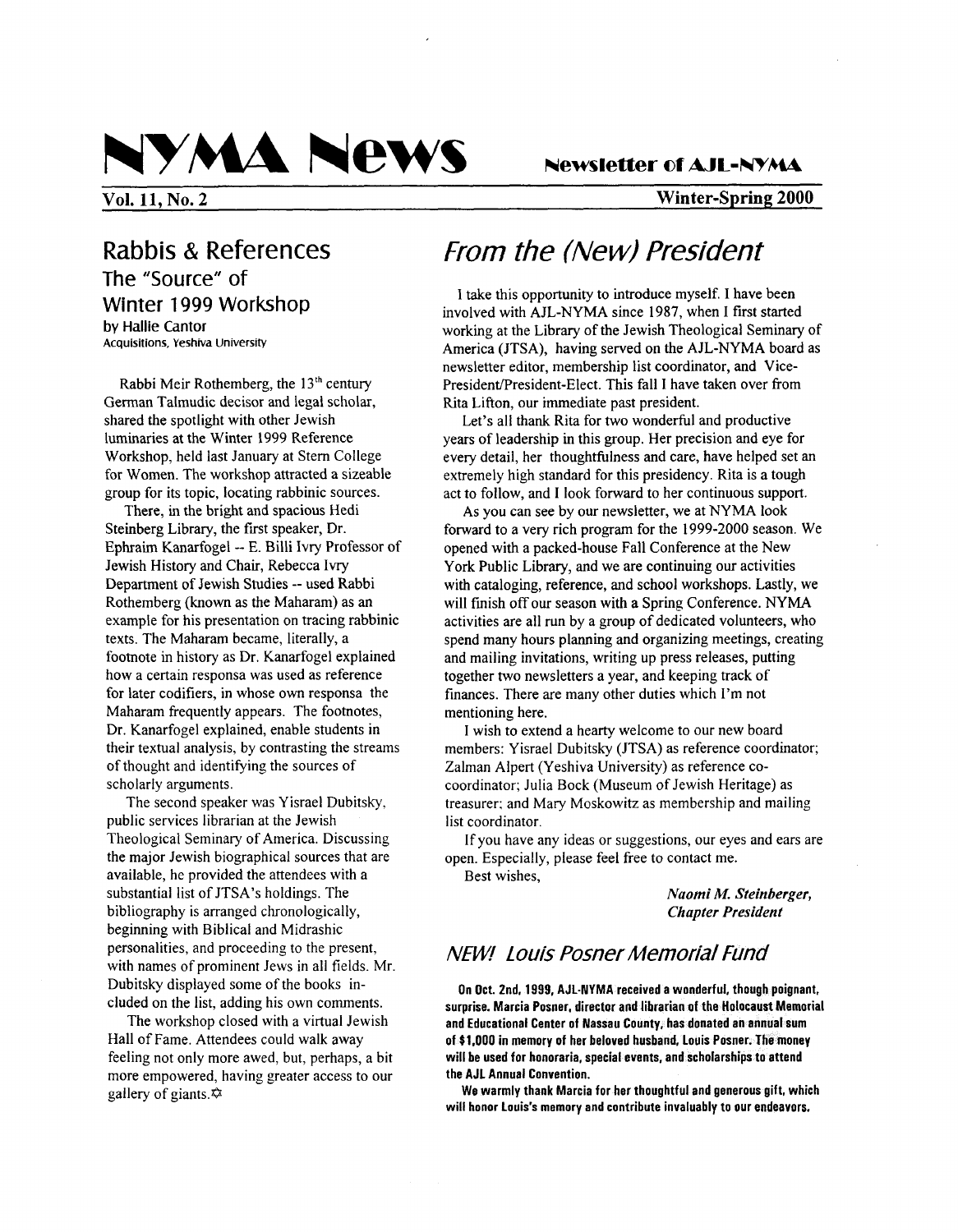# **"What Wonders Can We Expect From Libraries?" A** Look **at** Fall 1999 Conference **by Elizabeth F. Stabler**  Librarian, Temple €manu-El

Curious about what the future holds for Judaica librarians and libraries? NYMA members had the opportunity to hear librarians and scholars discuss "The Digital Future of the Jewish Past: Works in Progress," a conference held October 28. 1999, at the New York Public Library. This day-long event, sponsored by the NYPL's Dorot Jewish division together with AJL-NYMA, served as our Fall Conference.

Michael Terry, Chief Librarian of the Dorot Jewish Division, introduced the opening speaker, Aaron Lansky. founder of the National Yiddish Book Center. Dr. Lansky described how all of Yiddish literature is currently being scanned, making it the first literature to be totally preserved in machine-readable format. This technology makes possible the reproduction of books on demand, for about *\$25* per copy. Meanwhile, the hunt still goes on for lost treasures of Yiddish.

The next speaker, Caraid O'Brien, Irish-born and living in Boston, became a passionate discoverer and devotee of Yiddish after having read Isaac Bashevis Singer at her parochial school. Currently Ms. O'Brien is head researcher at the Yiddish Theater Digital Archive. at New York University's Center for Advanced Technology. She presented a slide show of their web site about the Second Avenue theater project. The web site, to be launched this winter, will include a 3-D tour of Second Avenue sites, interviews with actors, photos, and video and sound clips. Ms. O'Brien's translation of Ansky's *God of Vengeance* is currently playing Off-Broadway.

Malachi Beit-Arie, professor of codicology and paleography at Hebrew University in Jerusalem, opened the afternoon session with his "Sfardata," a database for quantifying and recording manuscript features. Database technology allows scholars to record details about manuscripts, which will help them with dating, regional differences, and attribution.

Violet Gilboa, librarian at Harvard College's Judaica Division, described how Harvard had scanned and preserved its Israeli poster collection. The project has resulted in over 200 CD-ROMs of these graphics. Before this project was started, no one knew just exactly how many items were involved, which ranged from buttons to billboards. The graphic and

Ŋ.

**(Continued on Page 3)** 

## **WELCOME, our new NYMA officers!**

**President: Naomi Steinberger**  Email: nsteinberger@jtsa.edu **2 12-678-8982** 

**Vice-president** & **Corresponding Secretary:**  Shaindy Kurzmann **212-463-0400,** ext. **219**  E-mail: kurzs@touro.edu

**Recording Secretary: Elizabeth Stabler 2 12-744- 1400,** ext. **360**  E-mail: *LizaStabler@aol.com* 

**Treasurer: Julia Bock 212-968-1800,** ext. **162**  E-mail: jbock@,mihnvc.orq

#### *NOTICES*

**The YIVO Institute** has moved and is now sharing space with the American Jewish Historical Society. It is the new Center for Jewish History. Address: **15** W. **16\*** Street, New York, NY 10011. They can be reached through a central operator, at **2 12-246-6080.** 

**Robert Miller, librarian ai Rutgers University, has taken over** the post of book review editor for **the** national *AJL Newsletter.* Book reviews should now be sent to rbmiller@amenti.rutgers.edu

## **MAZEL TOV!**

**To Marion Stein,** on the birth of her grandson. Ephraim Meir Najman.

**To Leah Adler,** on the birth of her granddaughter. Shira.

**To Marlene Schiffman,** on the birth of her granddaughter Amalia.

To **Sharon Hammer,** on the birth of her daughter. Baila.

### *UPCOMING EVENTS*

**3Sh Annual Convention of the Association of Jewish Libraries,** June **18-21, 2000,** Washington D.C. **NYMA Winter Reference Workshop. NYMA Spring Cataloging Workshop,** February **2, 2000.**  Library of the Jewish Theological Seminary of America. **Judaica Technology Conference and Vendor Fair,** Jan. **16-17, 2000,** at Touro College, 33 West **23rd** Street, NY. For online information and registration visit: http://www.bieny.org/jtc2000.htm. For additional information or registration contact Stacey Frank: 212-245-8200, ext. 388, or sfrank@bjeny.org. **NYMA Day School Workshop NYMA Spring Conference**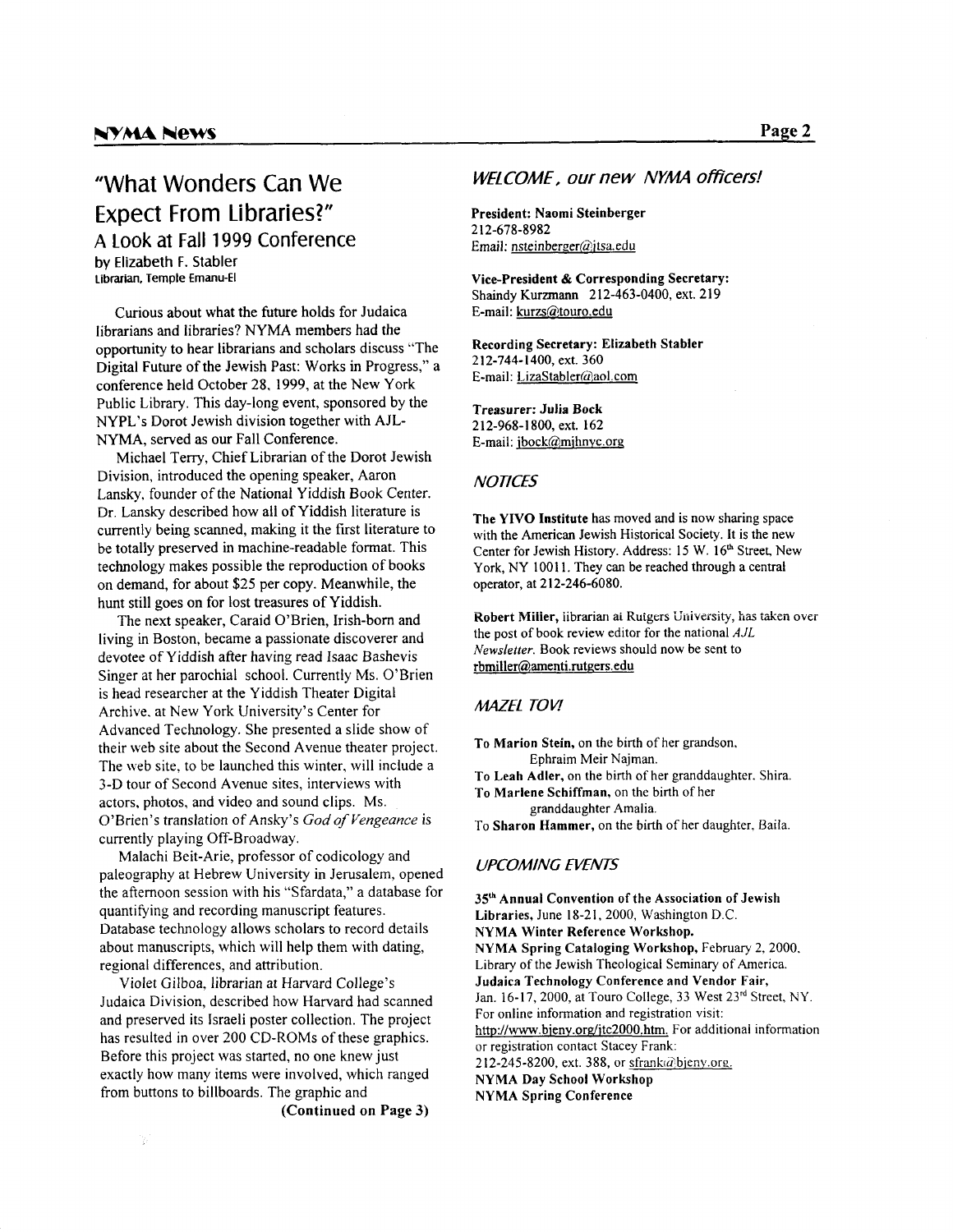# New/OId Look at **Alef-Beis**

Hebrew Type Styles the Topic

at NYPL Lecture by Hallie Cantor

Acquisitions, Yeshiva University & Typographer

Typefaces (called *fonts*) contain an artistry of their own. Since the invention of European printing, in the 15th century, they have attained an astonishing array and complexity.

It may be no surprise that Germany, home of the printing press, became a large center for the development of Roman typefaces. But it might be a surprise to learn that numerous Hebrew typefaces were also developed and disseminated there as well.

These typefaces are now being preserved, thanks to Dr. Ittai Joseph Tamari, professor at Germany's University of Cologne. At a lecture held at the New York Public Library, and hosted by Michael Terry, Chief Librarian of the Dorot Jewish Division, Dr. Tamari discussed an ambitious project dedicated to helping scholars research, document, classify, and, ultimately, digitize Hebrew typefaces. The soft-spoken, Israeli-born professor introduced the audience to his interdisciplinary database, which "places the history of the printed Hebrew letter at the disposal of bibliographers, art historians, and scholars of Jewish and Germanic culture."

The goal of the research, Dr. Tamari explained, is to "provide us with a better understanding of such topics as the spread of the printed Hebrew letter in Europe" and the "development of various styles and type amount of different typefaces in use, all of which have not, until now, been sufficiently accounted for."

soon be available in four languages – German, English, Hebrew, **and** French - and relies on a Java-based, Oracle script. The database is accessible through Netscape at http://www.gm.th-koeln.de/hebtyp/. Dr. Tamari gave the audience a small tour of the website, which listed and categorized typefaces from original manuscripts. Dr. Tamari gave an overview of the database, which will

Pages fiom Hebrew, Yiddish, and Aramaic texts are stored onto files, in which are broken down not only individual letters, but vowels, cantillation marks, and even ornate graphic borders. Photographs of these letters have been reproduced digitally, to represent as accurately as possible the master printer's craft. Close-ups reveal the nuances of the shapes and strokes of Hebrew letters, some of which had smooth bases, others were sharply angled, while others leaned toward blunt, rounded, sans-serifs.

Dr. Tamari explained how choice of type styles and formats differed according to the books being printed. Various typefaces were favored for Talmudic texts, for (Continued **on** Page *6)*  **(Fall** 1999 Conference, cont'd)

chronological organization of material has efficiently permitted the library to use spare meta-data. as opposed to the MARC format, which would have taken much longer.

Social Sciences Library, closed the conference with her comments on how rapidly evolving technologies affect our roles as librarians and the pressure they have placed on libraries to keep up. Conferences like this one enable librarians to keep abreast of all the technological changes. Congratulations to Michael Terry, for providing NYMA with the opportunity to be part of such a conference. $\hat{\varphi}$ Jean Bowen, director of the Humanities and

#### **CHAIRS OF STANDING COMMITl€ES**

*Cataloging Workshop*  **Tzivia Atik 212.678-8092 Tzatik@itsa.edu** 

*Oay/High School Workshop*  **Elana Gender 516-432-8285 x117 Esensler@aol.com Noreen Wachs 21 2-517-5955 x335 noreen@ramaz.org** 

**Membership Outreach** Shulamith Berger 212-960-5451 sberger@ymail.yu.edu

**Membership Mailing List** Mary Moskowitz 718-261-3443 schuster@idt.net

**Newsletter Coordinators** Hallie Cantor 212-340-7723 hicantor@ymail.yu.edu Marion Stein 718-343-2533 marions@panix.com

**Preservation** Stanley Bergman 212-246-6080 sberg61960@aol.com

*Publicity*  Rita Lifton **212-678-8092 rlifton@itsa.edu** 

*Reference Workshop* Zalman Alpert 212-960-5382 alpert@ymail.yu.edu Yisrael Dubitsky 212-678-8081 yidubitsky@jtsa.edu

Committee chairs are not elected officers. We welcome volunteers for committees. Please contact the committee chairs.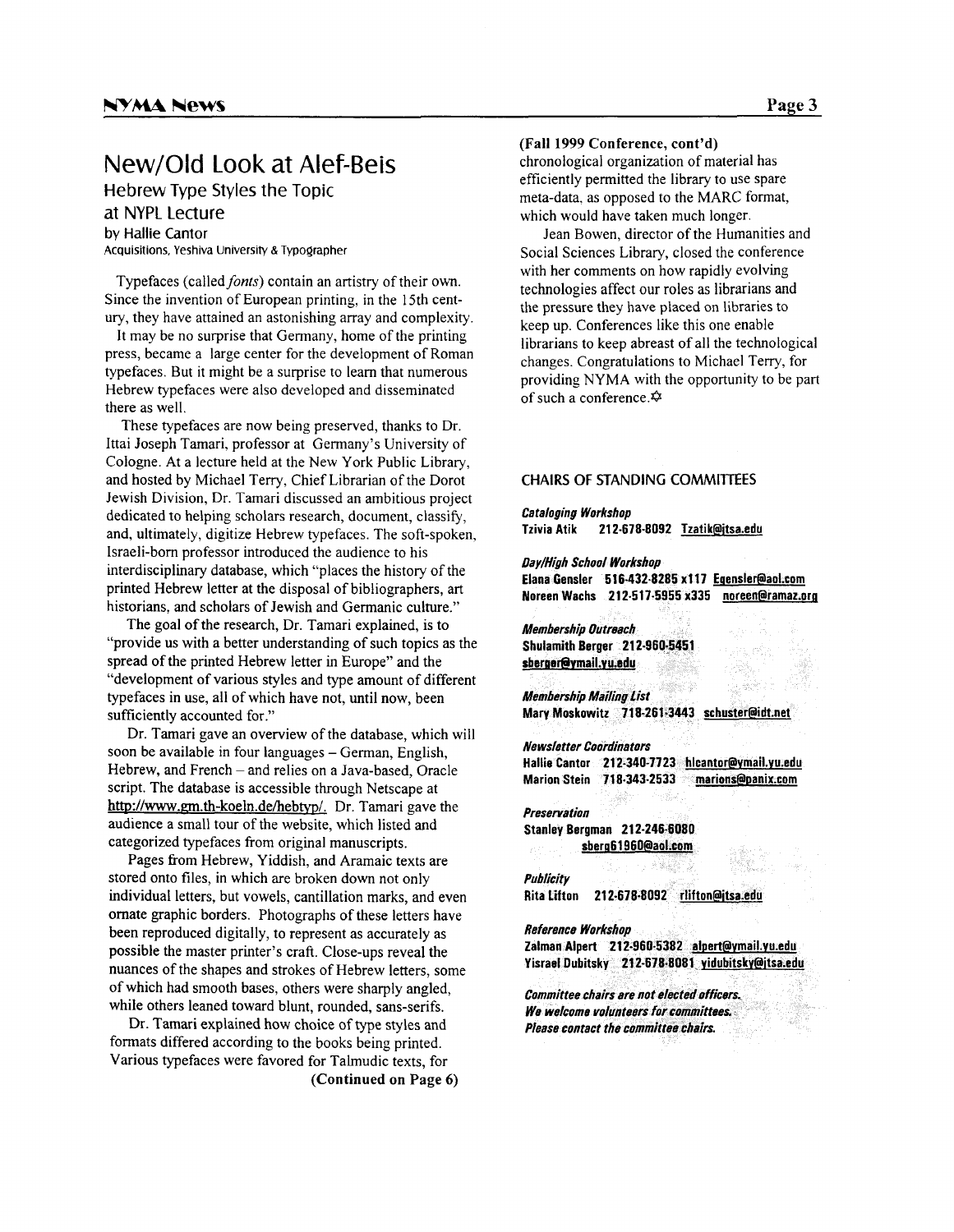# **FOCUS ON LIBRARIES** Profile of a Work in Progress Ramaz Middle School Library looks to the future

**by** Noreen **Wachs Librarian, Ramaz Middle School** 

*This article is the seventh in an ongoing series about libraries in the NYMA area.* 

In 1997 the Ramaz school embarked upon a large-scale project: the creation of a new Middle School to house grades *5-*  **8,** which up until this point had been part of the Lower and Upper Schools. One challenge within this project was the creation of a new, Middle School, library.

**A** planning committee was set up to initiate this creation. It was while participating in this committee that I was caught up in the excitement of bringing a new library into being. Eventually **I**  began my professional move from the Upper School to the Middle School.

**A** number of issues were discussed, from the aesthetic  $$ where to place furniture and computer terminals  $-$  to the technical – the size and content of the core collection, the job description of the librarian, who would have to impart library skills to the "tweens," and the selection of age-appropriate periodicals. In particular, the committee aimed for a library program that would be integrated into the curriculum and at the same time would encourage collaborative learning.

The nucleus of the collection of the Middle School Library began with books from the Lower School Library considered

suitable for 5<sup>th</sup> and 6<sup>th</sup> graders, and, likewise, books from the Upper School Library for 7<sup>th</sup> and 8<sup>th</sup> graders. Bids were solicited from several Judaica vendors for a new Judaica collection, which arrived during the summer. Many new general studies reference books were purchased in the spring as well.

tion was another issue. It was part of a project that was planned separately and for more than a year, as all three Ramaz libraries would go online together. After reviewing various software options, the librarians of the Upper and Lower schools decided on Athena, for its user-friendly interface and appeal to grades K-12, and its ability to accommodate several networked collections. The choice of library automa-

## *-It was while participating in this committee that I was caught in the excitement of bringing a new library into being.*

At last, the new library of Ramaz Middle School is a reality. Walk into the sunny room and the reference desk greets you, faced by a row of popular young adult novels. The state-of-the art, flattop computers in the adjacent room lends a high-tech air. Two

large areas invite the young patron with lounge chairs. At the far wall, desks are arranged for those who want to read or study.

Many challenges remain, however, in this work in progress. The library is still enlarging the collection to suit the needs of faculty and students. Ultimately, the goal is a core collection of about **6,000** books. The online catalog and circulation system is on the verge of being up and running. The task remains of instructing the faculty as well as students in library and online use, in order to become a truly collaborative learning venture.

the library is its own yardstick. Everyone, from the most venerable administrator to the youngest 5<sup>th</sup> grader, has been highly pleased and enthusiastic about the new facility. Thus, as both an embryonic and a finished work, the development of the **Ramaz** Middle School Library is a highly exciting challenge. $\hat{\varphi}$ However, in terms of progress,

**Comments? Ideas? Suggestions?** Or professional news about yourself? Please write to: **AJLINYMA NEWSLETTER COMMITTEE** clo Marion Stein. 28 Douglass St., Brooklyn, NY 11231 E-mail: marions@panix.com FAX: 718-428-3617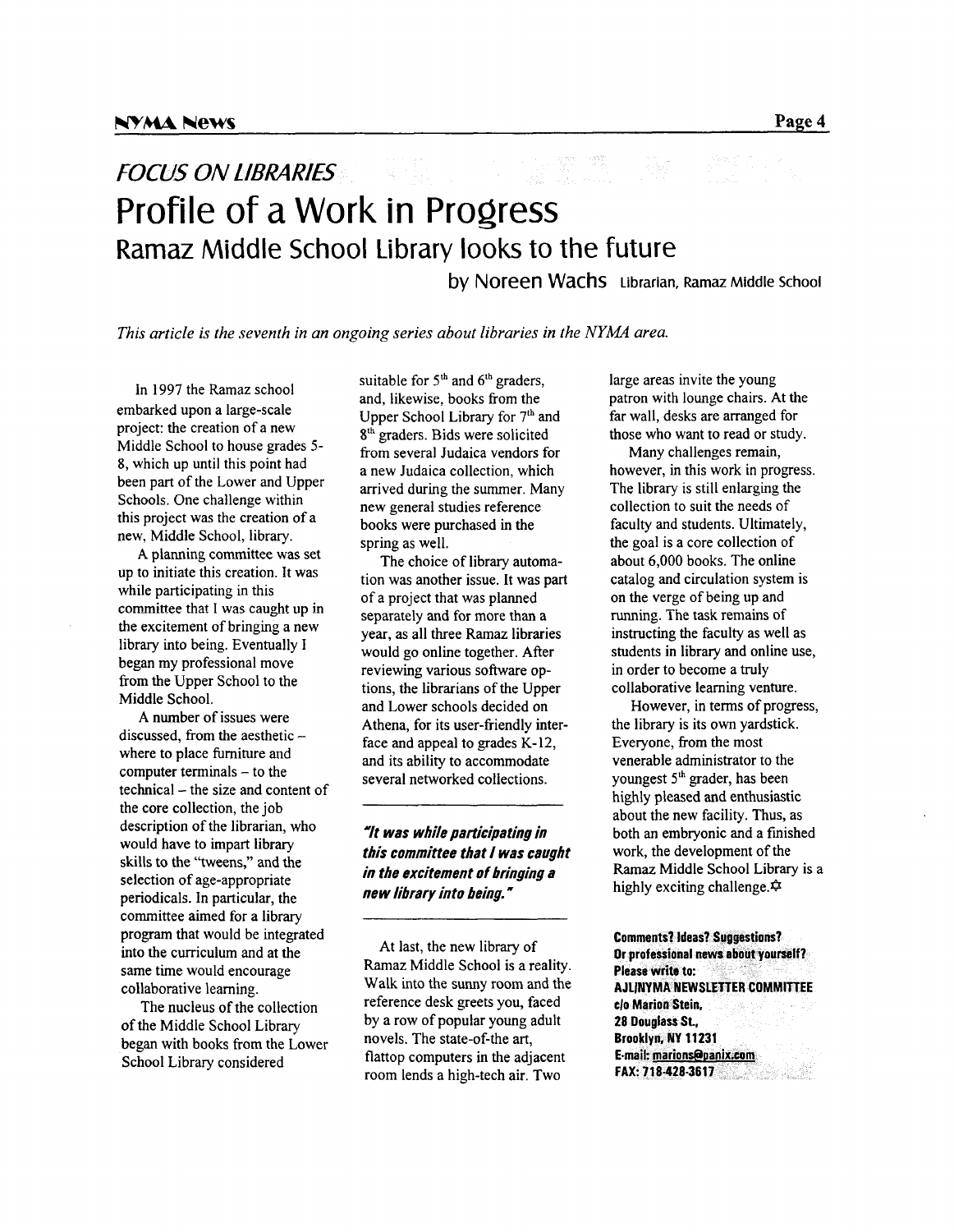# *CURRENT 106 L/STINGS*

#### **Columbia University Libraries Catalog Librarian for Middle East Languages Original** & **Special Materials Cataloging**

Catalog librarian with strong background in Arabic. MLS or graduate degree in Middle East Studies or related field; working knowledge of Arabic and standard bibliographic and reference tools relating to Middle East studies.

Send letter of application, resume, and names, addresses and phone numbers of 3 references, to: Jane Hunt, Human Resources Office, Box 18 Butler Library, Columbia University, 535 West 114<sup>th</sup> Street, New York, NY 10027. Cover letter must specify Job #UL70100005; please include email address in cover letter. Screening of applications will begin March I, 2000.

#### **Librarian, 92"d Street Y**

Responsible, detail-oriented professional with library experience, including children's services & Judaica. Excellent written & oral communications skills a must. MLS preferred.

Forward resumes with salary history and requirements to: SS, Human Resources Dept., 92<sup>nd</sup> Street Y, 1395 Lexington Avenue, New York, NY 10128. (FAX) 212-427-61 19.

#### **Archivist (Temporary)**

miscellaneous papers pertaining to the organization. Hours and stipend to be arranged. Organize and update existing photo archives as well as

Contact: Patricia Israel or Noemi Abrahami, AMIT Magazine, 8 17 Broadway, **4'** Floor, New York, NY 10003, 212-477-4720, (FAX) 212-353-23 12.

#### **Part-Time Librarian**

Position available in a New Jersey High School for Girls, 4 afternoons a week. Librarian will help build the library and guide students and faculty in Judaic and secular research skills and resources in print and on the computer.

Please contact: Ma'ayanot Yeshiva High School, 1650 Plaisade Ave., Teaneck, NJ 07666, 201-833-4307. FAX: 20 1-833-08 16.

#### **Hebraica Cataloger**

#### **Kestenbaum** & **Company, New York**

Auctioneers of rare books & fine art has opening for fulltime cataloguer & administrative assistant. Must have strong education in Jewish literature, history, bibliography and booklore; experience working with rare books & manuscripts; fluency in Hebrew. Proficiency in Yiddish. as well as Russian. German or other European languages preferred. Applicants must have solid organizational skills, sales experience, familiarity with Power Macintosh computers, and ability to pick up computer programs. All applicants must be willing and able to lift a box up to 30 Ibs. in weight.

Kestenbaum, Chairman, Kestenbaum & Company, 20 E. 20<sup>th</sup> St., Suite 603, New York, NY 100 <sup>I</sup>**I,** FAX: 2 12-366- 1368. Please send resume & cover letter to: Daniel E.

#### **YlVO Institute for Jewish Research AcquisitionslCatalog Librarian**

cataloging in multiple formats and languages; manage ongoing retrospective conversion project; train and supervise support staff; and write workflow procedures. Professional cataloging librarian to perform original

knowledge of MARC formats, AACR2R, LC subject headings and LC classification scheme; written and oral communication skills; ability to work independently **as** well as participate actively in team projects. Desired: 2 years of library experience, including original cataloging using the RLIN system; experience with cataloging non-book materials such as sound recordings; reading fluency in Yiddish and/or Hebrew; knowledge of European languages. Required: ALA-MLS-accredited or equivalent experience;

references to: Michael Winter, Human Resources Department, YIVO Institute for Jewish Research, 15 West **16'"** Street, New York, NY 10011, FAX: 212-292-1892. Please submit resume along with cover letter listing 3

#### **World History/Jewish Studies Librarian New Brunswick (Rutgers University) Libraries**

Reports to the Director of the New Brunswick Libraries. Selects materials concerned with Western and Eastern Europe, **Asia,** the Middle East & all aspects of Jewish studies. Works closely with history & Jewish studies faculties. Provides reference service; participates in the New Brunswick overall user education program and in the development & maintenance of relevant WWW pages.

degree(s) in appropriate discipline preferred. Three years' experience in materials selection & information services for world history or Jewish studies; knowledge of one European language; knowledge of Hebrew desirable: oral & written communication skills: ability to work independently & in teambased environment; experience with electronic resources; commitment to user services; experience in teaching or training. ALA-accredited MLS degree required; additional advanced

TO APPLY: Resumes received no later than February 21, 2000, will receive first consideration. Submit resume, cover letter, and names of 3 references to: Sandra Troy (APP. 138), Libraries Personnel Officer, Rutgers University Libraries, 169 College Avenue, New Brunswick, NJ 0890 **1** -I 163. email: stroy@rci.rutgers.edu FAX: 732-932-7637.

#### **Public Services Librarian**

#### **Jewish Theological Seminary of America**

Jewish Studies; excellent communications & interpersonal skills. Knowledge of Hebrew & working with Internet necessary. Excellent salary & benefits. Sunday thru Thursday. MLS, experienced. competent in

Director of Human Resources, The Jewish Theological Seminary, 3080 Broadway, New York, NY 10027. Fax: 212-678-8833; email: hrdept@jtsa.edu. Please fax, mail or email resume with salary history to: